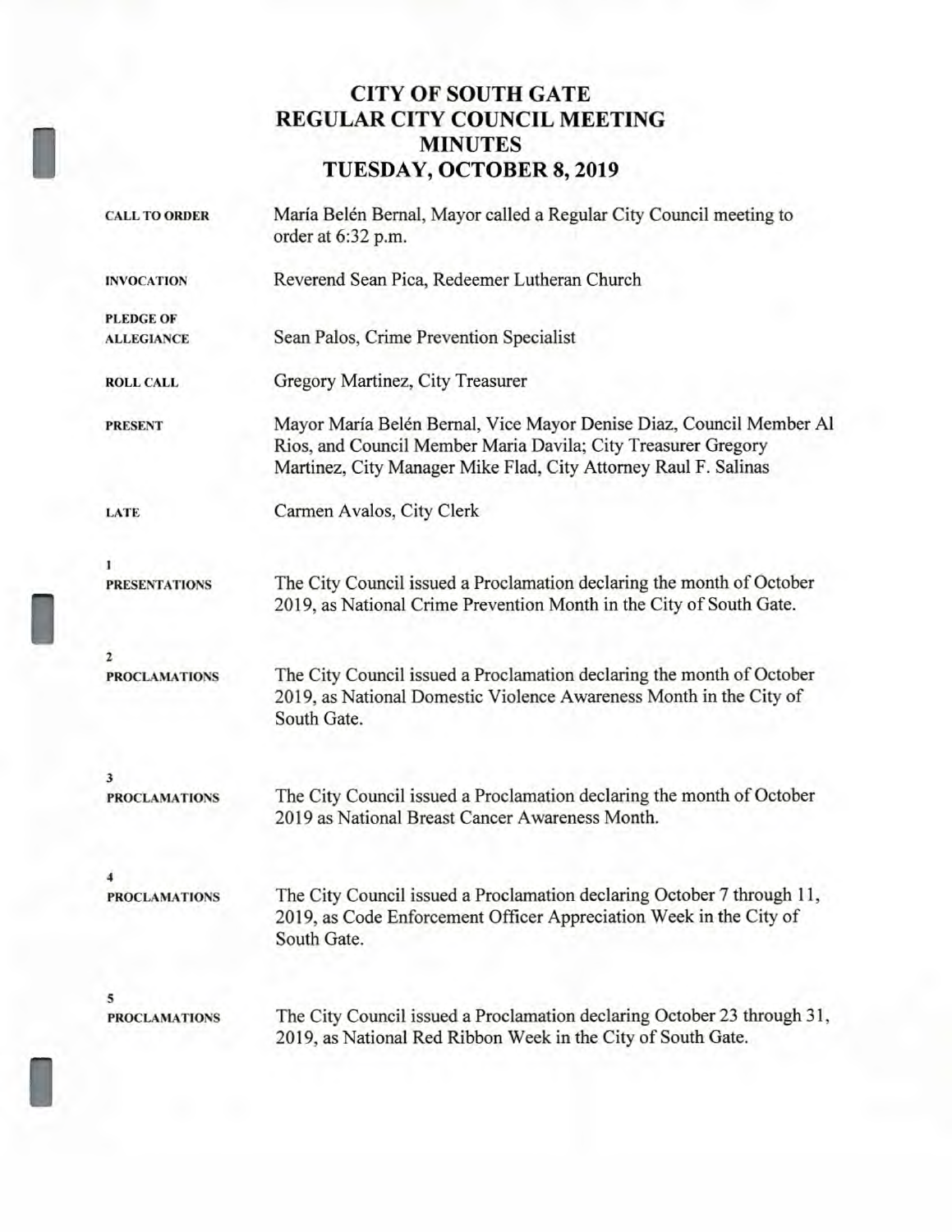**6 CITY COUNCIL** 

**APPOINTMENTS** The City Council made the following appointments to outside boards and agencies to fill vacancies and make changes.

> Mayor Bernal motioned and Council Member Rios seconded to have Council Member Davila serve as City Council Auditor.

**ROLL CALL:** Mayor Bernal, yes; Vice Mayor Diaz, yes; Council Member Davila, Abstain; Council Member Rios, yes.

Council Member Davila motioned and Council Member Rios seconded to have Mayor Bernal serve as Representative to the County Sanitation District.

**ROLL CALL:** Mayor Bernal, abstain; Vice Mayor Diaz, yes; Council Member Davila, yes; Council Member Rios, yes.

Council Member Davila motioned and Council Member Rios seconded to have Mayor Bernal serve as Representative to the Los Angeles County City Selection.

**ROLL CALL:** Mayor Bernal, abstain; Vice Mayor Diaz, yes; Council Member Davila, yes; Council Member Rios, yes.

Vice Mayor Diaz motioned and Mayor Bernal seconded to have Council Member Rios serve as Representative to the California Contract Cities Association.

**ROLL CALL:** Mayor Bernal, yes; Vice Mayor Diaz, yes; Council Member Davila, yes; Council Member Rios, abstain.

Mayor Bernal motioned and Council Member Davila seconded to have Vice Mayor Diaz serve as Alternate to the California Contract Cities Association.

**ROLL CALL:** Mayor Bernal, yes; Vice Mayor Diaz, abstain; Council Member Davila, yes; Council Member Rios, yes.

Mayor Bernal motioned and Council Member Rios seconded to have Council Member Davila serve as Alternate to the Southeast Community Development Corporation.

**ROLL CALL:** Mayor Bernal, yes; Vice Mayor Diaz, yes; Council Member Davila, abstain; Council Member Rios, yes.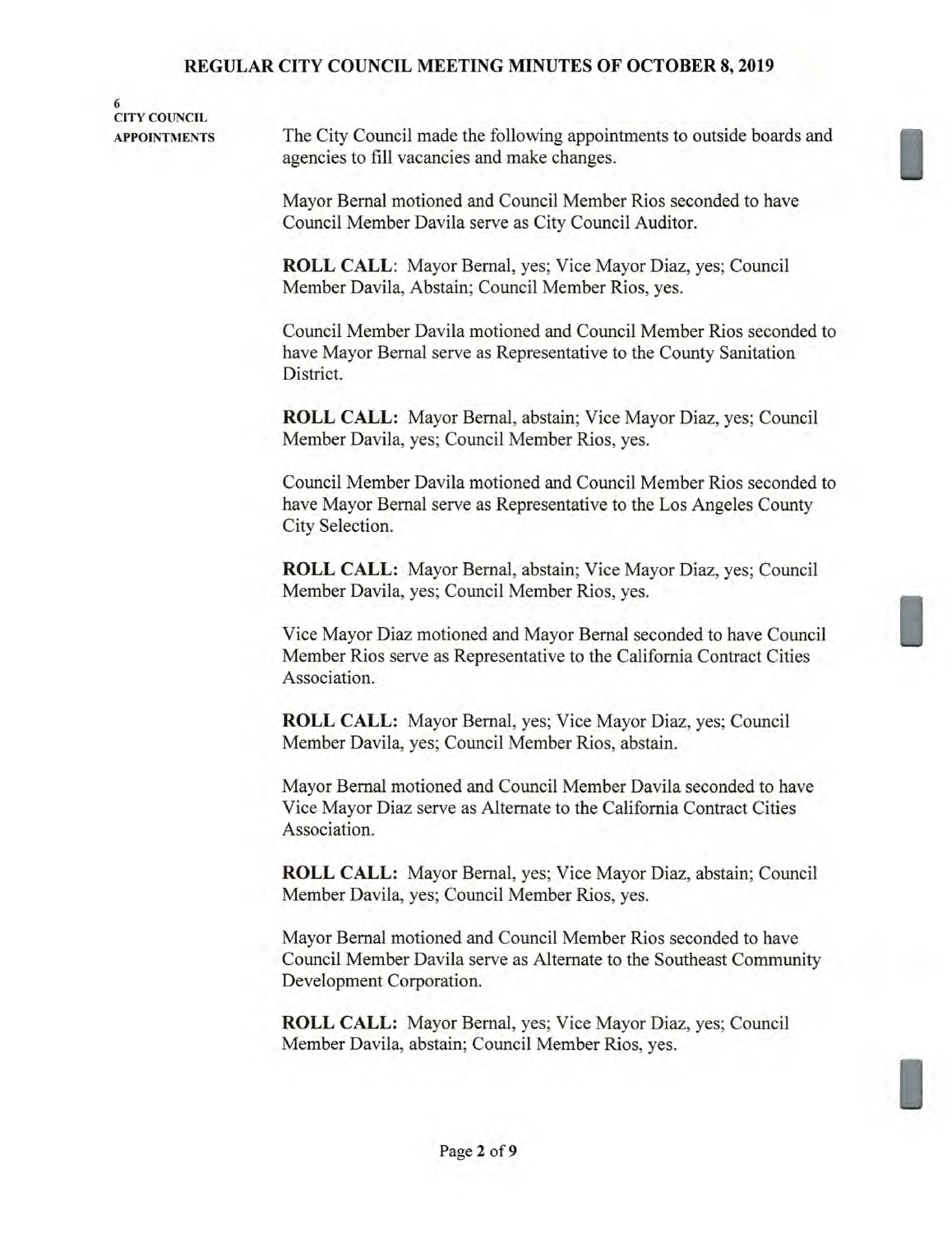# **COMMENTS FROM**

I

I

**I** 

**THE AUDIENCE** Jesus Nunez, LAUSD Community of Schools Administrator for South Gate, stated that they have embarked on a new philosophy for this district. By having our office here in South Gate it brings connectivity to the community. He also introduced a few members of the staff.

> Carolina Medina and Mario Medina spoke on the LGBT community and organizations that help with counseling.

Gloria Rodriguez, Huntington Park, spoke in support of the LGBT community.

Leticia Vasquez, representative of the Central Basin Municipal Water District, spoke on meter charges. She would like to come before Council and talk about the programs/benefits that the City gets as being part of the Central Basin Municipal Water District.

Eddie Martinez, Huntington Park, spoke on LGBT community and support groups available in the community.

Enith Moreno, spoke on support for the LGBT community.

Lily Ortega, 10431 Hildreth Avenue, spoke on support for the LGBT community in the area.

Lina Rubalcava, 8614 Evergreen Avenue, thanked the Vice Mayor for her support of the LGBT community.

Virginia Johnson, 5751 McKinley Avenue, stated that there is a large warehouse container blocking several parking spaces at the 7-11 on Garfield Avenue. Also behind the 7-11 in the east alley there is another extremely large commercial trash container blocking the public right of way. She also spoke on AB68 which allows a massive increase to the number of accessory dwelling space units. She concluded by asking if there could be a report out on an item that went before Closed Session regarding a religious organization that giving away marijuana for donations and will it be able to continue.

Nick Godoy, 8611 San Gabriel Avenue, spoke about the street sweepers and parking on Ardmore.

Patricia Camacho, Congresswomen Barragan's Office, she invited everyone to attend the 2<sup>nd</sup> annual Veteran's Welcome Home Event.

Greg Martinez, requested that the City Council place an item on the agenda to audit the JAA to see if the JAA is meeting their contractual obligations to the City.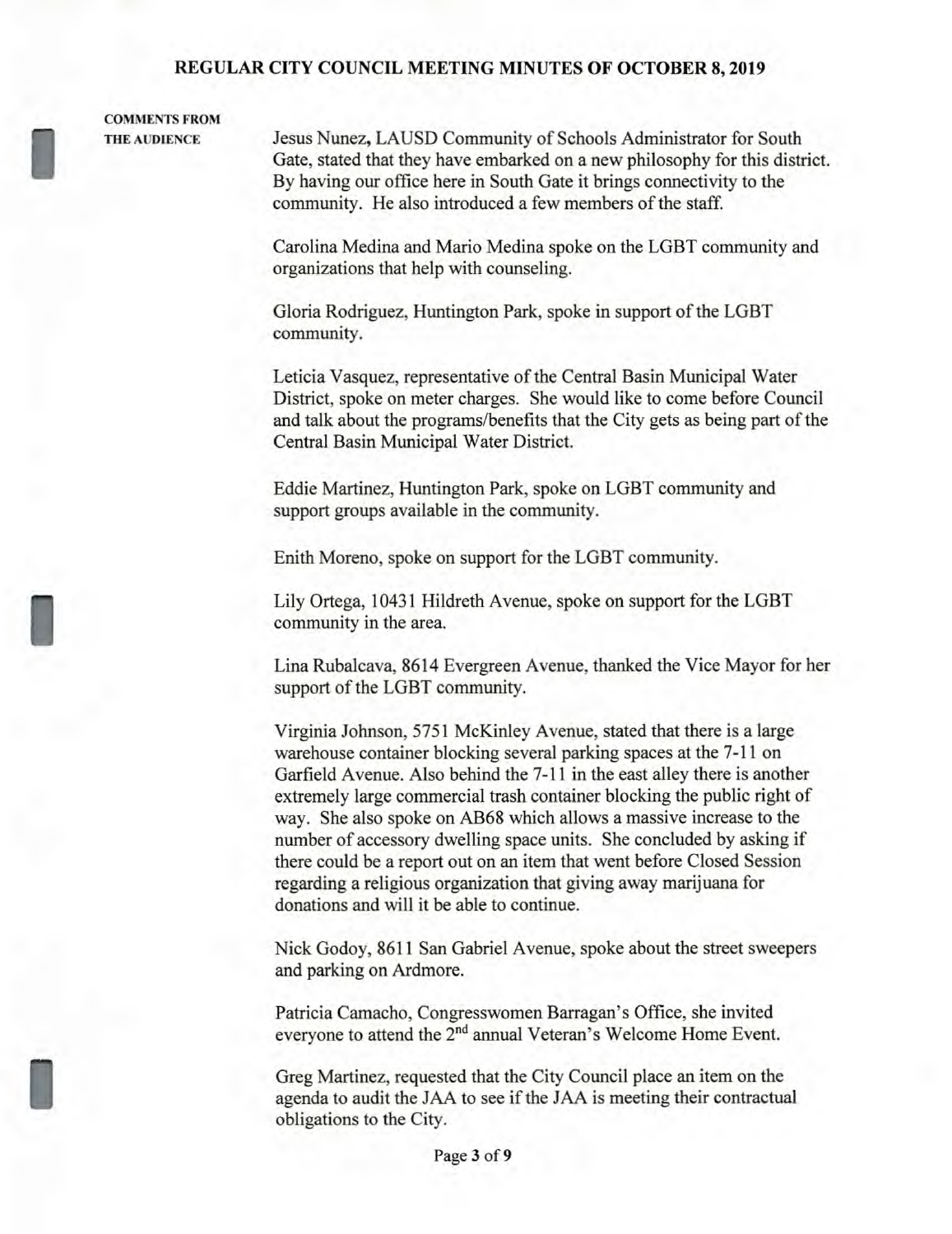## **REPORTS AND COMMENTS**

**FROM CITY OFFICIALS** Carmen Avalos, City Clerk explained the process for the vacant seat for the City Council. At the September 24<sup>th</sup> meeting the City Council opened a period for individuals to apply to be appointed to the City Council vacancy. On September 25<sup>th</sup> the position opened and on October 7<sup>th</sup> at 5:00 p.m. it closed. The City Clerk's Office received eight applications. The opening was done as any City bid project and we had member of the public in attendance. The list was then published on the City's website to inform the public who applied and what was submitted. At tonight's meeting the City Council received a packet of applicants and the only part that was omitted was the signature so we keep incompliance with the mandates from the state. There will be a Special City Council Meeting on Tuesday, October 15<sup>th</sup> at 5:30 p.m. During this meeting City Council will have the opportunity to interview the candidates that applied. The City Council will make the appointment at the end of the deliberate.

> Mayor Bernal asked if after each candidate is interviewed, the candidates will be able to come back into the room and hear City Council deliberate.

Mike Flad, City Manager responded that once all candidates have been interviewed they will be allowed to return to the Chambers.

Ms. Avalos stated that she had many questions about Council's involvement with the applications and she stated that the Council had zero involvement in terms of the process itself. It was handled by the City Clerk's Office, the City Attorney's Office, and the City Administration and Human Resources Offices.

Ms. Avalos stated that the City Clerk's Office held two candidate information meetings in preparation for the 2020 Election. She will also be attending the City Clerk Summit hosted by the County to provide information on what the process and cost is looking like for March 3, 2020 election. The nomination period will be opening next month on November  $11<sup>th</sup>$ .

Greg Martinez, City Treasurer, said that he woke up sick last Friday and was not able to attend the Homeless meeting but was glad that Mayor Bernal was able to attend.

Mike Flad, City Manager, stated that staff is asking for Agenda Item 17 be removed to a future meeting.

Raul F. Salinas, City Attorney, responded to Ms. Johnson's question about the Closed Session item. The City filed a law suit against a marijuana dispensary which claims that it is operating as a church and that it is asking for donations for any marijuana that is provided to any alleged church members. The City of South Gate filed a law suit at the beginning of August to cease the operations. The Court has issued a temporary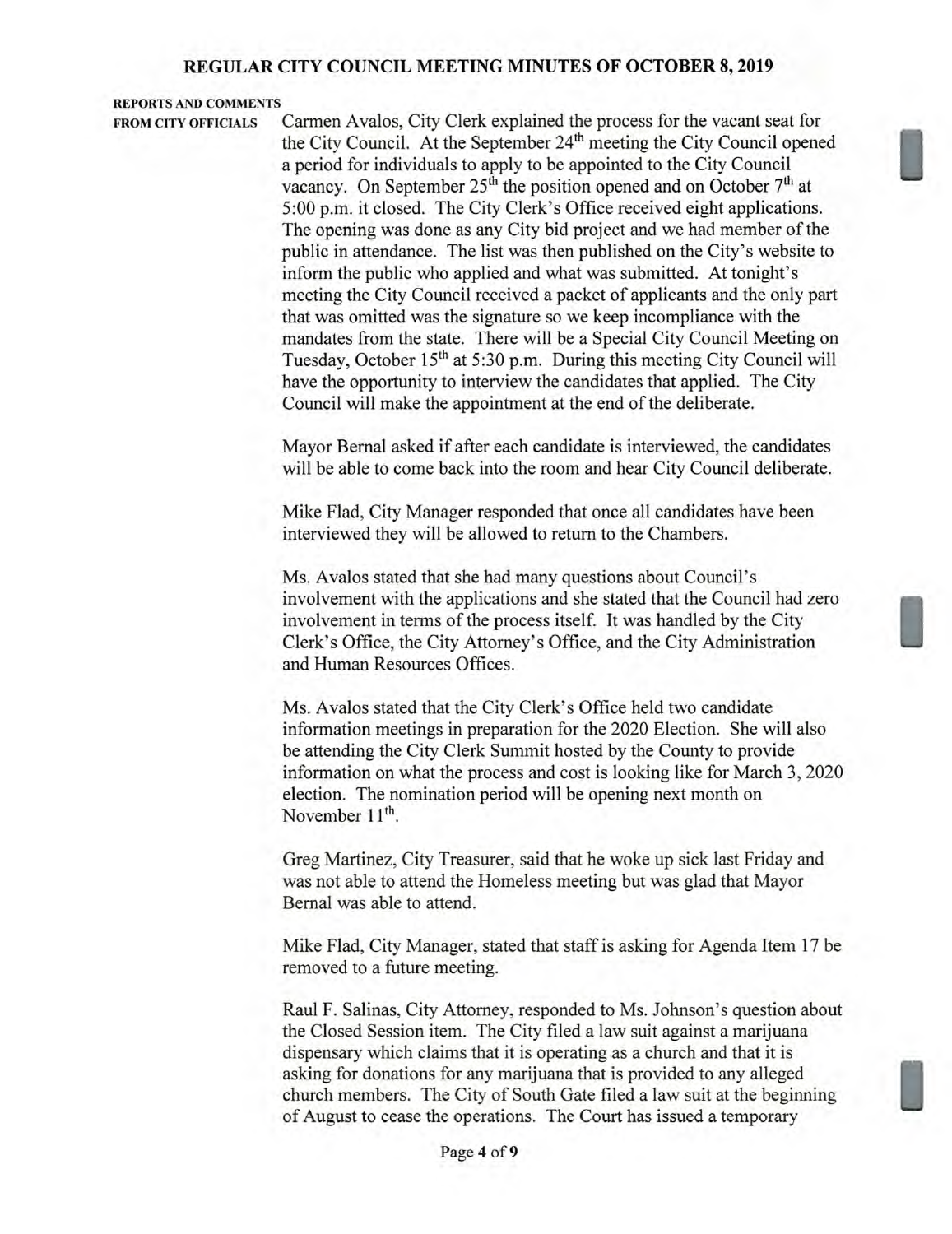**REPORTS AND COMMENTS FROM CITY OFFICIALS** 

**CONT'D** restraining order. The City then moved to seek a preliminary injunction and are waiting for that ruling.

> Joe Perez, Director of Community Development, said that there will be another Business 101 workshop this Thursday evening at South Gate Park. The City is also assisting with a Small Business Legal Academy on November **9th** at South Gate Park.

Paul Adams, Director of Parks and Recreation, will be having a Special Olympic Tournament and we have two Halloween Haunt one at South Gate Park and one at Hollydale Park. On November 3rd the Women's Club is hosting the Dia de Los Muertos celebration at South Gate Park.

Randy Davis, Chief of Police, said that this Saturday, October **12th** at Southeast High School we have the explorers graduation from the academy.

Council Member Davila thanked the speakers that spoke on the LGBT community and that they have her support. She also thanked Vice Mayor Diaz for her work. She said that we need to continue to put the word out on Breast Cancer Awareness and support the families in need.

Council Member Rios said that we need to continue to support the LGBT community and thanked Council Member Diaz for bringing this topic forward. He attended a rent control round table meeting and the Gateway Service Metro Council. Speaker Anthony Rendon hosted movies on the river and also a State of the State address this Friday in Lakewood.

Vice Mayor Diaz said that she was appointed to the Latino caucus for the League of California Cities. She approached Walmart to help with visiting seniors during the Holidays. She invited her fellow Council Members to join her and it will be a two day event with Walmart and the Police Officer Association starting on December  $6<sup>th</sup>$ .

Vice Mayor Diaz thanked the supporters of the LGBT community that were in attendance tonight and her plans to work with other organizations to provide support in the Southeast Area for LGBT community.

Mayor Bernal has requested that the month of October be anti-bullying month. She also thanked Vice Mayor Diaz for her work with the LGBT community. The Mayor attended a Water Education for Latino Leaders meeting with the Vice Mayor. She also attended a SCAG Community Economic and Housing Development Committee, which she was appointed to with the Gateway COG, South Gate High School Homecoming and the Southeast Water Collation.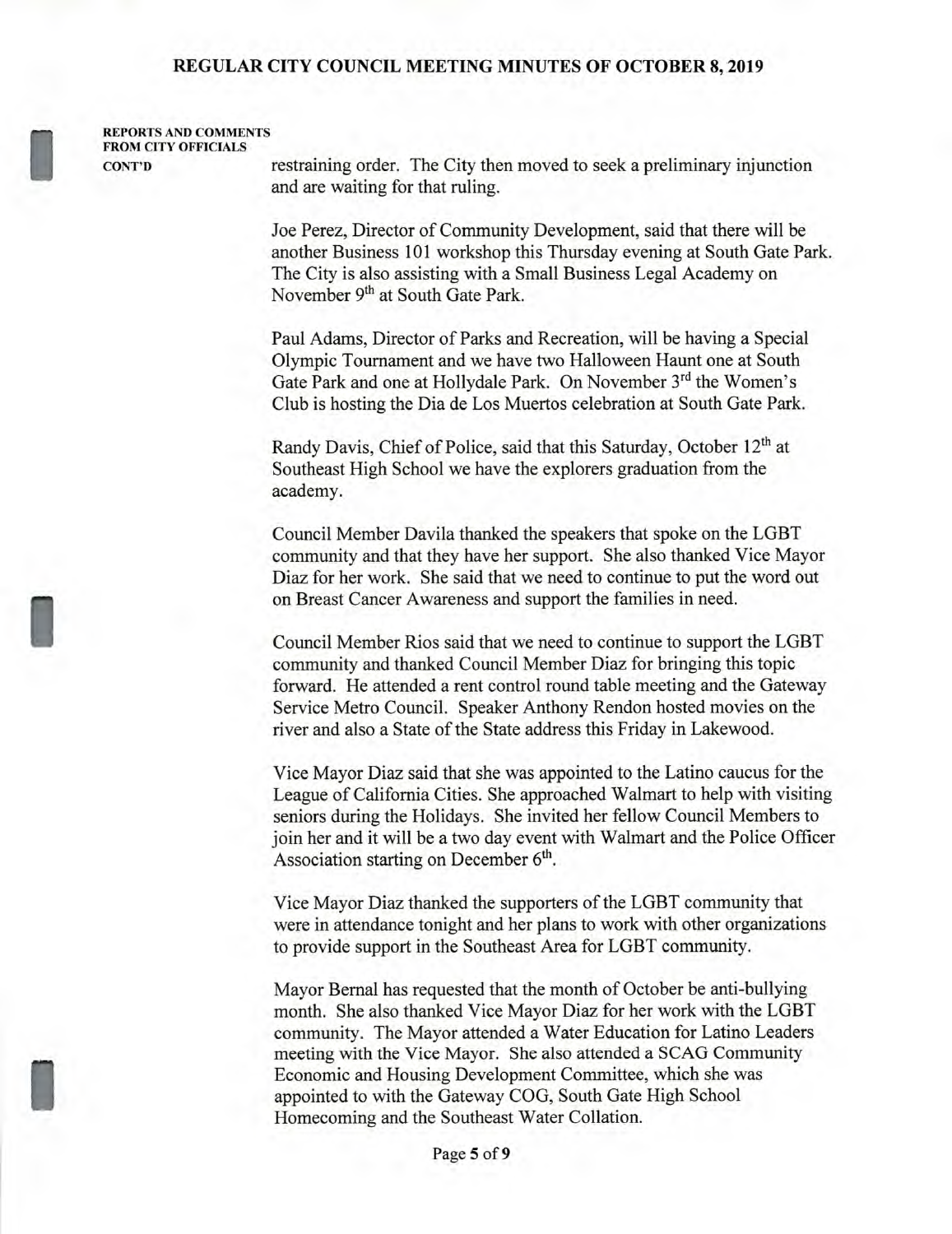| <b>REPORTS AND COMMENTS</b><br><b>FROM CITY OFFICIALS</b> |                                                                                                                                                                                                                                                                                                                                                                                                                                                                                                                                                                                                             |  |
|-----------------------------------------------------------|-------------------------------------------------------------------------------------------------------------------------------------------------------------------------------------------------------------------------------------------------------------------------------------------------------------------------------------------------------------------------------------------------------------------------------------------------------------------------------------------------------------------------------------------------------------------------------------------------------------|--|
| <b>CONT'D</b>                                             | As part of the Southeast Water Coalition (SEWC) the City of South Gate<br>did sign on along with twelve (12) other cities oppose the retail meter<br>charge. Along with a lot of other cities we have these connections to<br>receive water from Central Basin, however we do not access the water.<br>Some of the other cities that are involved with the law suit are Cerritos,<br>City of Commerce, Downey, Huntington Park, Lakewood, Norwalk,<br>Paramount and a couple more. The City of Commerce will be the lead<br>agency.                                                                         |  |
|                                                           | Lastly, the Mayor attended a Weekend to End Homelessness that was held<br>in the City of Norwalk. The City of Norwalk has a social services<br>department which has three assigned staff members that are assigned to<br>the issue of homelessness. Homelessness is a regional and national issue.<br>We need to continue to look at inconclusive housing while maintaining<br>safety.                                                                                                                                                                                                                      |  |
| <b>CONSENT CALENDAR</b>                                   | Agenda Items 7, 8, 9, 10, 12, 13, and 15 were unanimously approved by<br>motion of Mayor Bernal and seconded by Vice Mayor Diaz. Item 14 was<br>removed from the agenda by Staff.                                                                                                                                                                                                                                                                                                                                                                                                                           |  |
| $\overline{7}$                                            |                                                                                                                                                                                                                                                                                                                                                                                                                                                                                                                                                                                                             |  |
| <b>ELECTIONS</b>                                          | The City Council approved A, B, C, and D during Consent Calendar.                                                                                                                                                                                                                                                                                                                                                                                                                                                                                                                                           |  |
|                                                           | Adopted Resolution No. 7886 entitled – A Resolution of the City<br>a.<br>Council of City of South Gate calling for the Holding of a General<br>Municipal Election to be held on Tuesday, March 3, 2020, for the<br>Election of Certain Officers and Requesting the Board of<br>Supervisors of the County of Los Angeles to Consolidate the<br>Election with any and all Elections also called to be held on<br>Tuesday, March 3, 2020 and Requesting the Board to Render<br>Specified Services to the City Relating to the Conduct of a General<br>Municipal Election to be held on Tuesday, March 3, 2020; |  |
|                                                           | b.<br>Adopted Resolution No. 7887 entitled - A Resolution of the City<br>Council of City of South Gate adopting Regulations for Candidates<br>for Elective Office Pertaining to Candidates' Statement Submitted<br>to the Voters at the General Municipal Election to be held on<br>Tuesday, March 3, 2020; and                                                                                                                                                                                                                                                                                             |  |
|                                                           | Adopted Resolution No. $7888$ entitled $-A$ Resolution of the City<br>c.<br>Council of City of South Gate resolving a Tie Vote by Lot using<br>the Coin Toss Method for Elective Offices in the event of a Tie<br>Vote at the March 3, 2020 Municipal Election.                                                                                                                                                                                                                                                                                                                                             |  |
|                                                           | Authorized the City Clerk to issue a Notice of a General Municipal<br>d.                                                                                                                                                                                                                                                                                                                                                                                                                                                                                                                                    |  |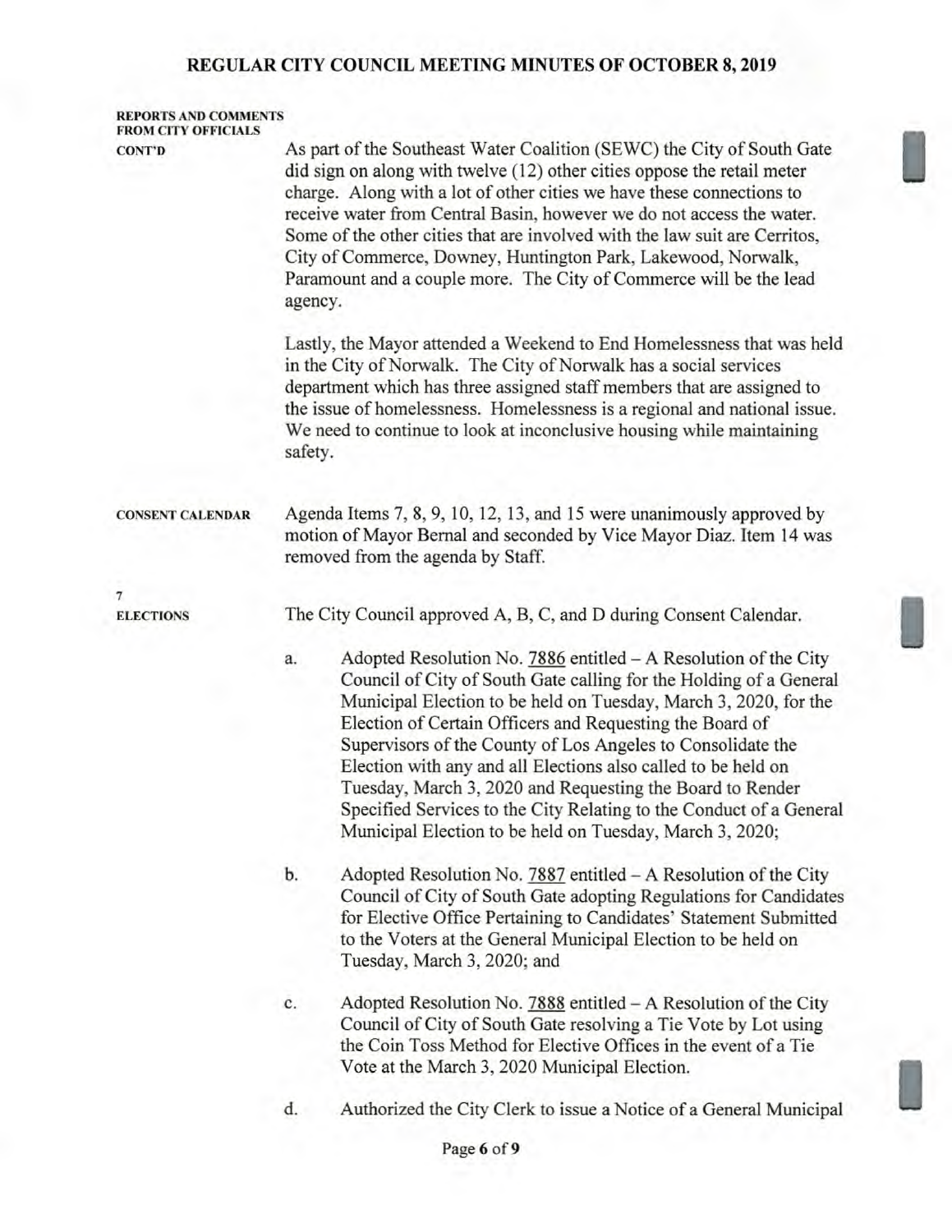Election to be held on March 3, 2020.

I **<sup>8</sup>**

**9** 

**TITLE 7** The City Council adopted Resolution No. 7889 entitled — A Resolution of the City Council of City of South Gate temporarily suspending the enforcement of issuing administrative citations to allow for limited alcohol beverage consumption during the Commission for South Gate Youth Pageant of the Trees fundraiser event at the South Gate Municipal Auditorium on Saturday, December 7, 2019, from 5:00 p.m. to 10:00 p.m. during Consent Calendar.

**CIS** The City Council approved A and B during Consent Calendar.

a. Approved Amendment No. 1 to Contract No. 3398 with ViaTRON Systems, Inc., extending retroactively the term and expanding the scope of document scanning services to include the Police Department, through and including June 30, 2020, in an amount not to exceed \$144,810; and

b. Authorized the Mayor to execute Amendment No. I in a form acceptable to the City Attorney.

The City Council approved A, B, and C during Consent Calendar.

a. Approved Amendment No. 1 to Contract No. 3425 with Edgesoft, Inc., to provide additional software licenses, training, implementation and data hosting, for a three year term, in an amount not to exceed \$200,000 (\$151,400 for the first year and \$24,300 for the second and third years), and extending the term of the original maintenance services for one additional year to run concurrently with the new maintenance services, in an amount not to exceed \$48,000.

b. Appropriated \$151,400 from the unassigned fund balance of the Information Systems Fund (Fund No. 522) to Account No. 522- 305-12-9006 (IS Fund - Computer Equipment & Software); and

c. Authorized the Mayor to execute Amendment No. 1 in a form acceptable to the City Attorney.

**11 This item was removed from the agenda.** 

**10**<br>CIS

I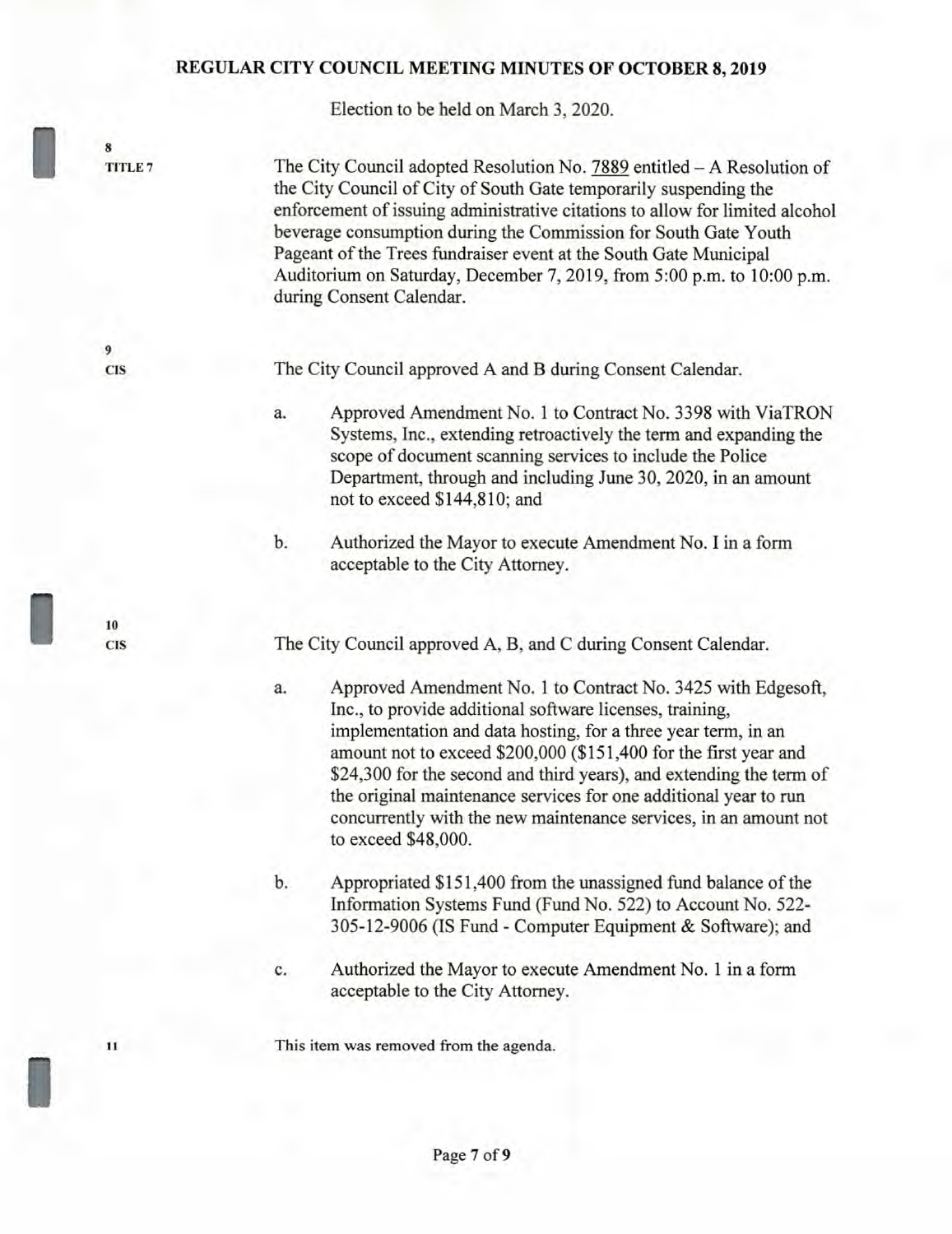| 12                 |                                                                                                                                                                                                                                                                                                                                                                                                           |  |
|--------------------|-----------------------------------------------------------------------------------------------------------------------------------------------------------------------------------------------------------------------------------------------------------------------------------------------------------------------------------------------------------------------------------------------------------|--|
| <b>FIRESTONE</b>   | The City Council approved A and B during Consent Calendar.                                                                                                                                                                                                                                                                                                                                                |  |
|                    | Approved Amendment No. 3 to Contract No. 3368 with Biggs<br>a.<br>Cardosa & Associates, Inc., for additional construction<br>management and inspection services for the Firestone Boulevard<br>Regional Corridor Capacity Enhancements Project in an amount<br>not to exceed \$70,540; and                                                                                                                |  |
|                    | Authorized the Mayor to execute Amendment No. 3 in a form<br>b.<br>acceptable to the City Attorney.                                                                                                                                                                                                                                                                                                       |  |
| 13                 |                                                                                                                                                                                                                                                                                                                                                                                                           |  |
| <b>FLEET MGMT</b>  | The City Council received and filed the City's Fleet Management Master<br>Plan during Consent Calendar.                                                                                                                                                                                                                                                                                                   |  |
| 14                 |                                                                                                                                                                                                                                                                                                                                                                                                           |  |
| <b>ENGINEERING</b> | The City Council approved A and B by motion of Mayor Bernal and<br>seconded by Council Member Rios.                                                                                                                                                                                                                                                                                                       |  |
|                    | Approved staff's recommendation to decline the \$175,000 in grant<br>a.<br>funds from the Mobile Source Air Pollution Reduction Review<br>Committee offered through the South Coast Air Quality<br>Management District for the construction of the Compressed<br>Natural Gas Fueling Station that is no longer necessary; and                                                                             |  |
|                    | Authorized the Assistant City Manager/Director of Public Works<br>b.<br>to notify the South Coast Air Quality Management District of the<br>rejection of the grant funds.                                                                                                                                                                                                                                 |  |
| 15                 |                                                                                                                                                                                                                                                                                                                                                                                                           |  |
| <b>MINUTES</b>     | The City Council approved the Regular Meeting and Special Meeting<br>minutes of September 10, 2019.                                                                                                                                                                                                                                                                                                       |  |
| 16                 |                                                                                                                                                                                                                                                                                                                                                                                                           |  |
| <b>WIRELESS</b>    | The City Council approved Item C regarding the AT&T cell tower lease at<br>South Gate Park by motion of Mayor Bernal and seconded by Council<br>Member Davila.                                                                                                                                                                                                                                            |  |
|                    | Approving AT&T's request to reduce the monthly lease rate by<br>a.<br>\$143.15, reduce the CPI to 1.8% per year, extend the term of the<br>lease for an additional 15 years, extend the guarantee period/early<br>termination to five years, and direct staff and the City Attorney to<br>prepare an amendment to Contract No. 2629 for presentation at a<br>future City Council meeting for approval; OR |  |
|                    | Approving AT&T's request to reduce the monthly lease rate by<br>b.                                                                                                                                                                                                                                                                                                                                        |  |
|                    |                                                                                                                                                                                                                                                                                                                                                                                                           |  |